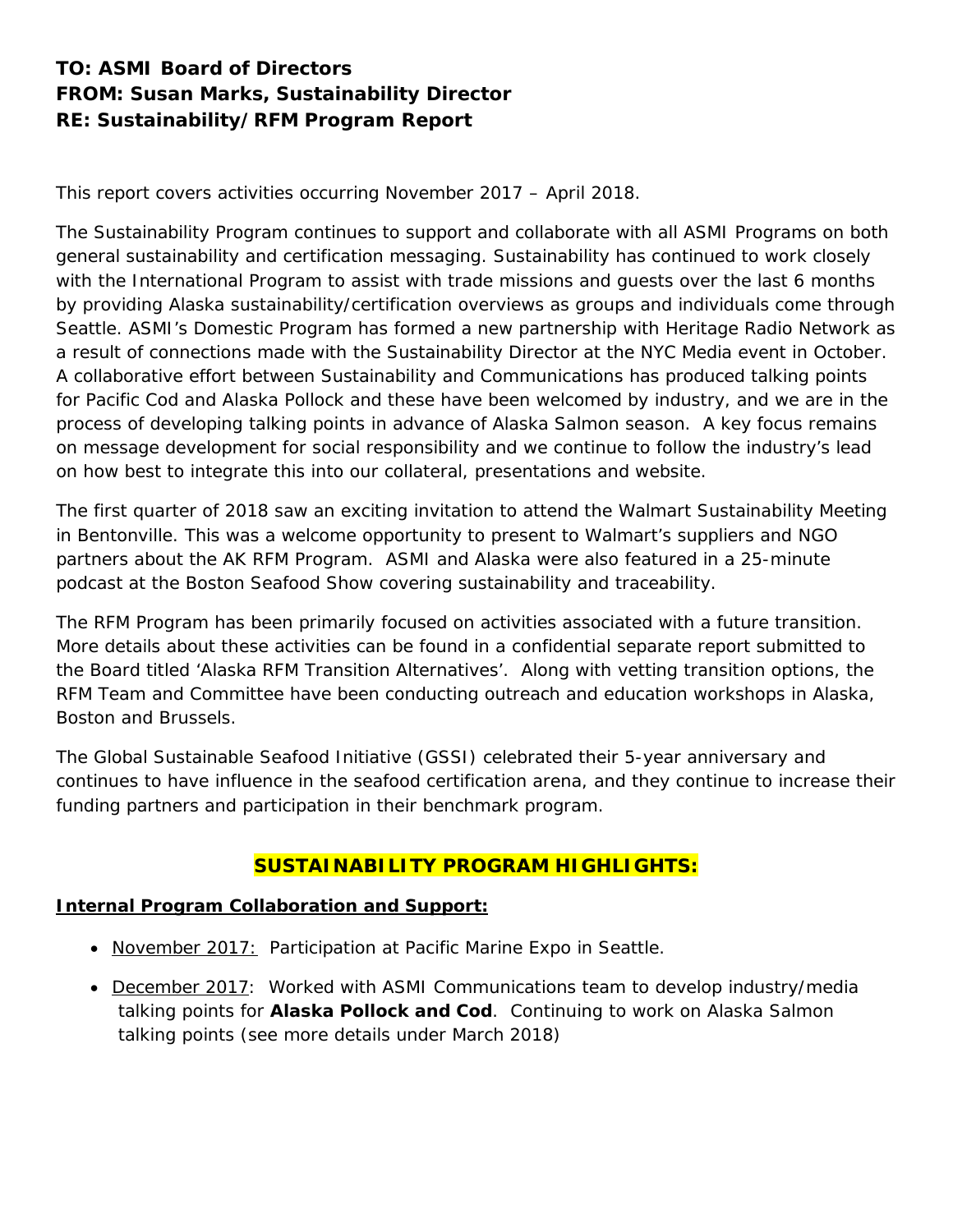- January 2018:
	- Facilitated introductions between **Heritage Radio Network** and **ASMI Domestic team** and collaborated on calls. This was an organization I met during NYC Media event in October and identified them as a prospect for collaboration in 2018. We have since moved forward with an Agreement to include **underwritten episodes, blog posts, guest placements, pre-recorded mid-rolls, social media campaign and blog posts.**
	- Worked with **ASMI International Team** to assist in developing a **sustainability strategy** for Japan.
- February 2018:
	- Developed and produced a **sustainability video** for use at the Omnivore conference in Paris for **ASMI France** office. Video is general enough to be used across ASMI global channels. Worked with **ASMI Technical Program** at the last minute when I was unable to appear in the video due to laryngitis.
	- Developed slide deck for joint presentation with ASMI Domestic Program at **Walmart Sustainable Seafood Meeting.** (*see additional info under Outreach/Communications*)
	- Provided sustainability/certification training to new ASMI Domestic and International staff during my trip to Juneau.





*Walmart Sustainable Seafood Mtg*

March 2018: [AT1]

- Assisted **ASMI International Program** and provided an AK Sustainability overview and presentation for **delegation from**

2 certification information is conveyed on the Seafood Watch - Continued work with **ASMI Communications** team to develop internal talking points (for use with media, etc) and **collaborative talking points with MSC and Monterey Bay Aquarium's Seafood Watch Program**. Goal is to have clear and agreed upon messaging for Alaska salmon (and ultimately all AK species), as it relates to how sustainability and ecoplatforms – web, app and wallet cards.

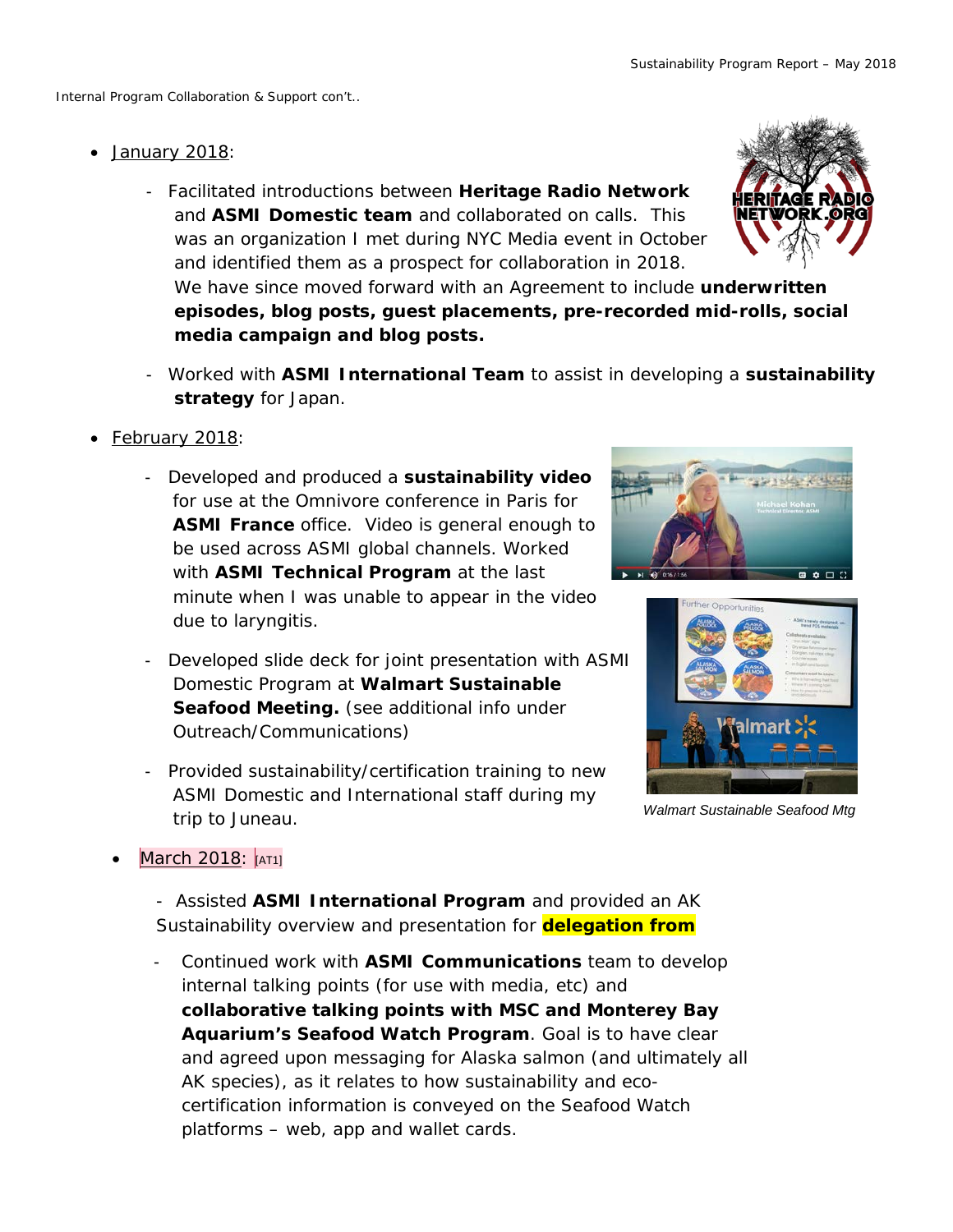• April 2018:



*Pollock Roe Auction, Seattle, WA*

Hosted **Overseas Marketing rep from Japan** during his visit to Seattle.

Accompanied him to roe auction, industry meetings and events. Also provided an RFM and AK Sustainability overview to assist with his training



*Mr. Masahiro Kondo, Japan ASMI Office*

# **Sustainability/RFM Outreach and Communications**

The Sustainability Program continues ongoing outreach and communications for the RFM Certification Program and general Alaska sustainability messaging. Some **highlights** from the last few months include:



# Alaska RFM Outreach

# Walmart Sustainability Seafood Mtg

The ASMI Sustainability Program has been actively working with Walmart on sustainability and RFM messaging since 2017. On February 1, they held a Sustainable Seafood Meeting that convened their suppliers alongside their NGO partners to celebrate some of their successes and discuss plans. ASMI was invited to present at this meeting and we discussed the AK RFM Program and our domestic partnership. Around 75 people attended.

As noted in the opening, RFM has primarily been focused on researching/vetting transition options and conducting industry outreach. Since November, the following transition/outreach discussions have occurred:

- Presented to the *United Fisherman of Alaska* Board of Directors Spring Meeting (2/27)
- $\checkmark$  Presented to a subgroup of the *Association of Sustainable Fisheries* in Boston (3/11)
- $\checkmark$  Met with *GAA* representatives at their headquarters in Portsmouth, New Hampshire (3/15)
- Presented to the *PSPA Board of Directors* (3/22)
- Presentation to the full *Association of Sustainable Fisheries* in Brussels (4/23)
- 3 RFM workshop during *Brussels Seafood Show* (4/26)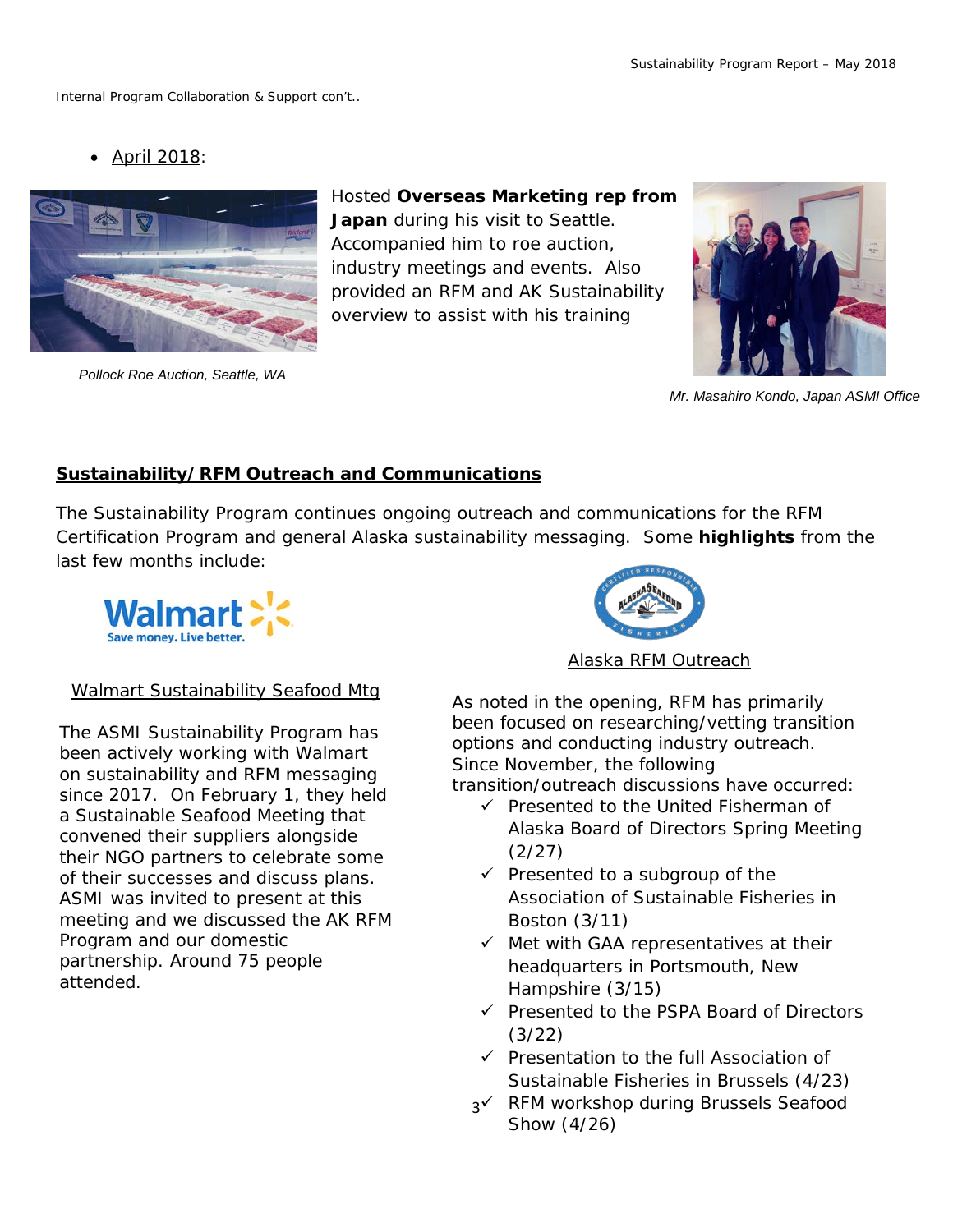

### **Greetings from RFM Committee Chair**

The Company of the Company of the Company of the Company of the ASM<br>profit interest Management (1187M) Certification Program<br>program in 2017 will form the foundation for greater mad<br>of the program is long-term success. Ren ne programm zur i' wii iom ine iourisaion ior greate<br>a and the programm long-tem success. Re-certificati<br>alibut, sabiefish, crab, Pacific cod, and pollock fisher<br>ialor fisheries positioned to benefit from the program<br>iaj

s its <mark>credibility as a o</mark><br>ice. In the ,<br>yand Vork by the RFM Committee, at the direction of the Board, over th

l predictability of the program and a<br>ent fiscal challenges. The approval<br>on body for reviewing fisheries' for

ogram shows that the program has fully matured. of the program by GSSI (Global Susta

www.org.in.com/womanisms.parents/and/womanisms.parents/and/womanisms.parents/and/womanisms.parents/and/womanisms.parents/and/womanisms.parents/and/womanisms.parents/and/womanisms.parents/and/womanisms.parents/and/womanisms





### RFM Update Newsletter

The RFM Newsletter was released in Q1 of 2018. This is the first time we have incorporated a '*Greeting from the RFM Committee Chair'*. The newsletter covered updates regarding Walmart, GSSI, new V 4.0 of the Quality Management System (QMS),

### **Boston Seafood Show Highlights**





### ASMI Featured in YouTube Video series Podcast



Blue Star Foods recorded a podcast live from their booth at the Boston Seafood Show. The theme was the importance of sustainability and traceability within the global seafood industry and the experiences and milestones that have been realized and achieved.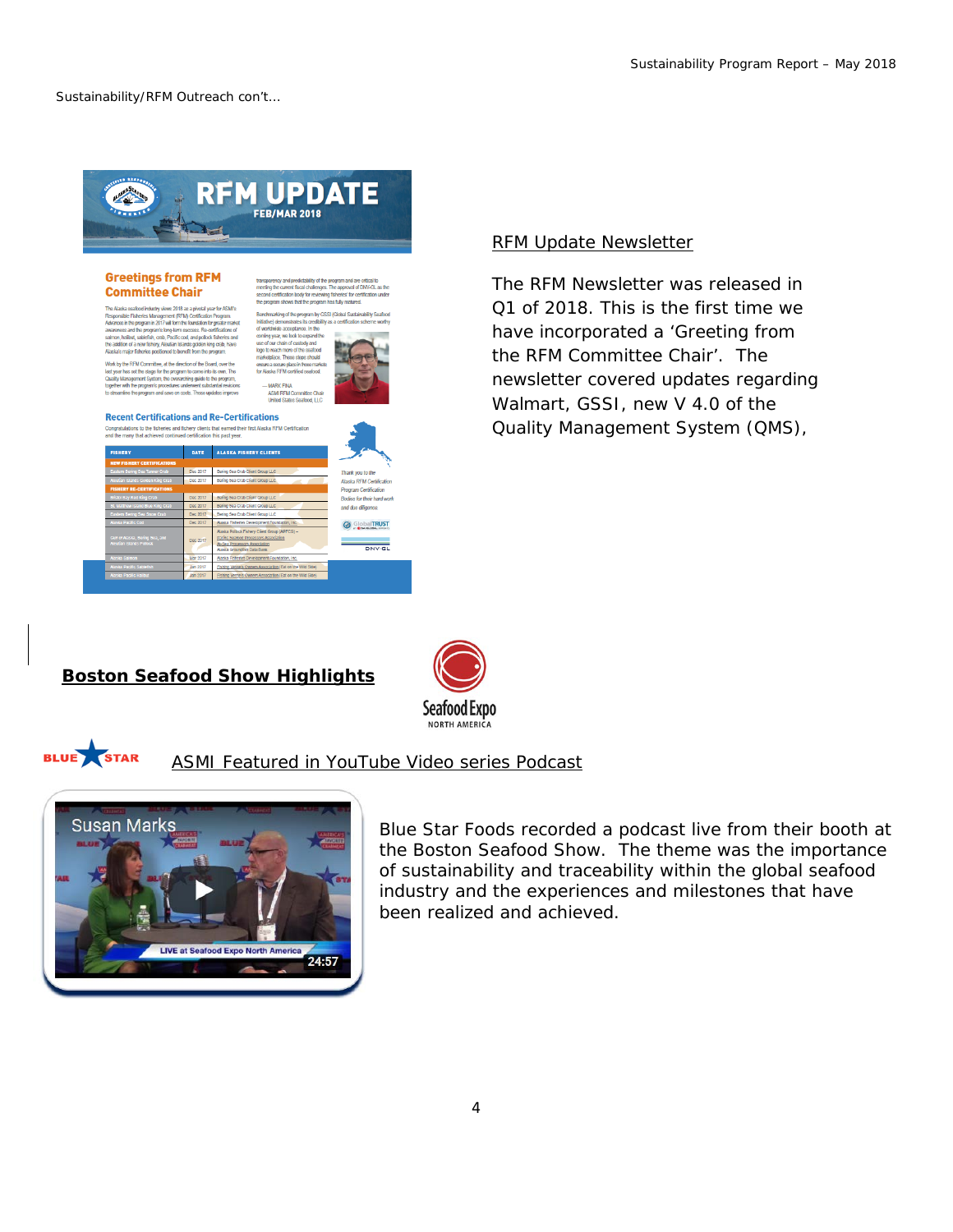*Boston Seafood Show Highlights con't…*

### Participation in FMI Seafood Strategy Committee Meeting



The Food Marketing Institute (FMI) is the **largest retail trade** 

**association** in the US. ASMI joined FMI in 2017 and secured a seat on the **Strategic Advisory Council to the Seafood Strategy Committee**. There are 44 members from various retailers on the committee, and 30 members from industry and NGO sectors on the Strategic Advisory Council. ASMI Sustainability Director Susan Marks attended the meeting on March 18, which also had 10 invited guests, including GSSI, Fair Trade USA, FishChoice and NOAA.



\*\* **Follow-up**: One of the primary initiatives for 2018 is to create a *'Power of Seafood Report'*. FMI has produced a 'Power of Produce' and a 'Power of Meat' report. These reports identify the biggest trends in consumer purchasing and consumption**. ASMI is actively participating** in the development of the questionnaire that will be used in this study.

## Other meetings in Boston included:

- Blue Circle Foods
- GSSI
- $\triangleright$  Blue You Consulting
- > Diversified Communications
- > HighLiner / Retail and Foodservice leadership
- $\triangleright$  Iceland RFM
- Louisiana RFM
- > Fair Trade USA
- ▶ Seafood Watch / MSC / ASMI joint meeting
- DNV Global / fisheries Certification Body



*Meeting with Louisana RFM Program @ Boston Seafood Show*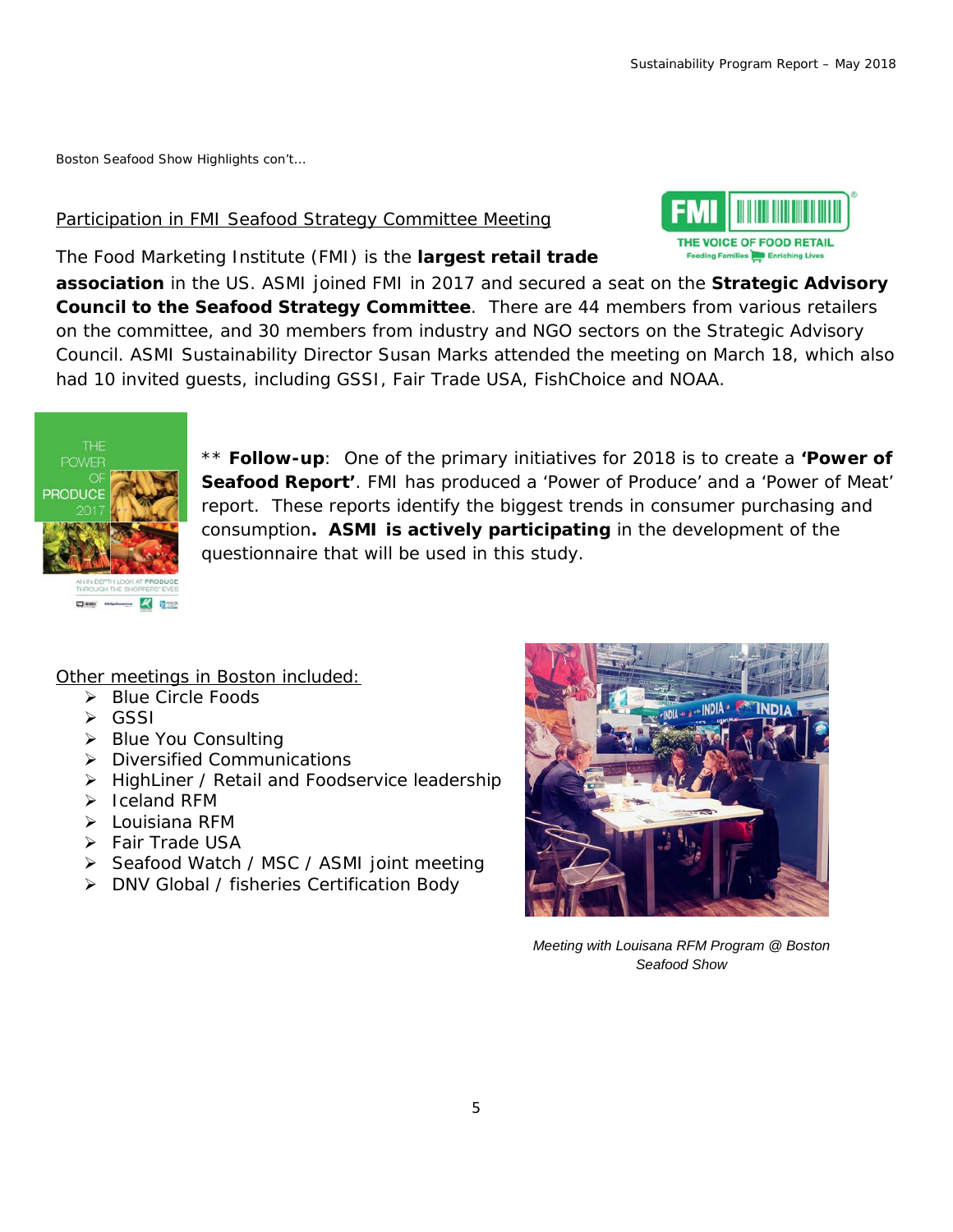# **ALASKA RFM PROGRAM HIGHLIGHTS:**



*New GSSI Partners added in the last year*

GSSI also **celebrated their 5-year anniversary** of working towards more sustainable seafood. To mark the milestone, they had a reception at the Boston Seafood Show that the RFM Team attended. GSSI also moderated a panel discussion titled [Credible Transparency in the](https://www.seafoodexpo.com/north-america/session/credible-transparency-in-the-certification-landscape/)  [Certification Landscape](https://www.seafoodexpo.com/north-america/session/credible-transparency-in-the-certification-landscape/)



*GSSI's Managing Director, Herman Wisse was joined on stage at the Seafood Expo North America by Hugo Byrnes, Vice President Product Integrity, Ahold Delhaize; Darian McBain, Global Director of Sustainability, Thai Union; Jennifer Dianto Kemmerly, Director of Global Fisheries and Aquaculture, Monterey Bay Aquarium; and Marcio Castro De Souza, Senior Fishery Officer, FAO to discuss credible transparency in the certification landscape.*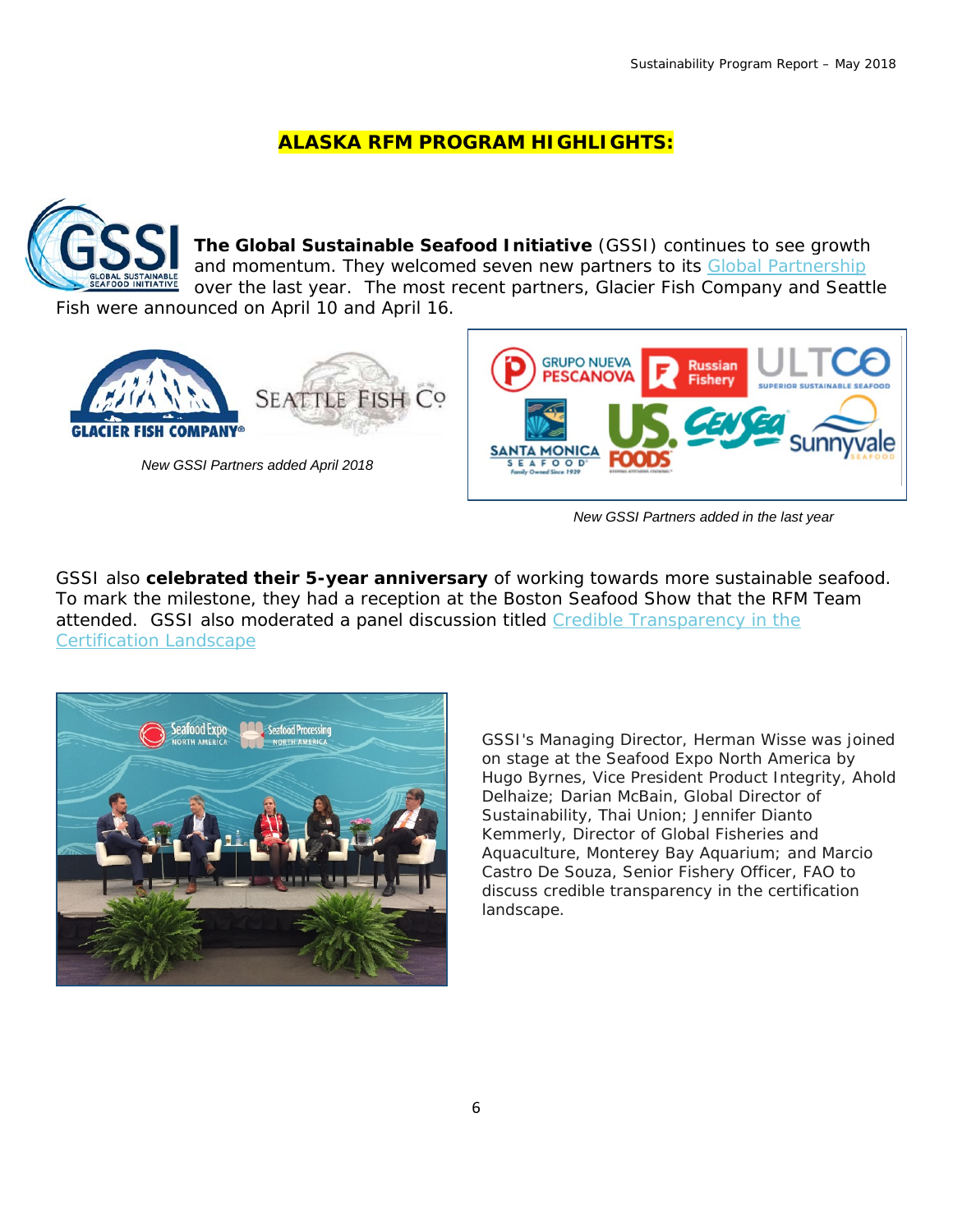# **Fishery Clients & Certifications**

Below is a snapshot of the fisheries and fishery clients that earned their first Alaska RFM Certification and continued certification this past year.

| <b>FISHERY</b>                                                     | <b>DATE</b>     | <b>ALASKA FISHERY CLIENTS</b>                                                                                                                                         |
|--------------------------------------------------------------------|-----------------|-----------------------------------------------------------------------------------------------------------------------------------------------------------------------|
| <b>NEW FISHERY CERTIFICATIONS</b>                                  |                 |                                                                                                                                                                       |
| Eastern Bering Sea Tanner Crab                                     | Dec 2017        | Bering Sea Crab Client Group LLC                                                                                                                                      |
| Aleutian Islands Golden King Crab                                  | Dec 2017        | Bering Sea Crab Client Group LLC                                                                                                                                      |
| <b>FISHERY RE-CERTIFICATIONS</b>                                   |                 |                                                                                                                                                                       |
| <b>Bristol Bay Red King Crab</b>                                   | Dec 2017        | Bering Sea Crab Client Group LLC                                                                                                                                      |
| St. Matthew Island Blue King Crab                                  | Dec 2017        | Bering Sea Crab Client Group LLC                                                                                                                                      |
| <b>Eastern Bering Sea Snow Crab</b>                                | Dec 2017        | Bering Sea Crab Client Group LLC                                                                                                                                      |
| Alaska Pacific Cod                                                 | Dec 2017        | Alaska Fisheries Development Foundation, Inc.                                                                                                                         |
| Gulf of Alaska, Bering Sea, and<br><b>Aleutian Islands Pollock</b> | Dec 2017        | Alaska Pollock Fishery Client Group (APFCG) -<br><b>Pacific Seafood Processors Association</b><br><b>At-Sea Processors Association</b><br>Alaska Groundfish Data Bank |
| Alaska Salmon                                                      | <b>Mar 2017</b> | Alaska Fisheries Development Foundation, Inc.                                                                                                                         |
| Alaska Pacific Sablefish                                           | Jan 2017        | Fishing Vessels Owners Association (Eat on the Wild Side)                                                                                                             |
| <b>Alaska Pacific Halibut</b>                                      | Jan 2017        | <b>Fishing Vessels Owners Association (Eat on the Wild Side)</b>                                                                                                      |

## **Certification Bodies & Accreditation Boards**



DNV and SCS have achieved their ISO 17065 accreditation scope expansion through the American National Standards Institute (ANSI). In addition, the RFM program has a scheduled office visit in August with ANSI to continue their training on the Alaska Fisheries Standard. The RFM Program (*per GSSI and accreditation requirements*) will be conducting their first annual audit of the program's newest certification body, DNV following the Brussels Seafood Show in April.